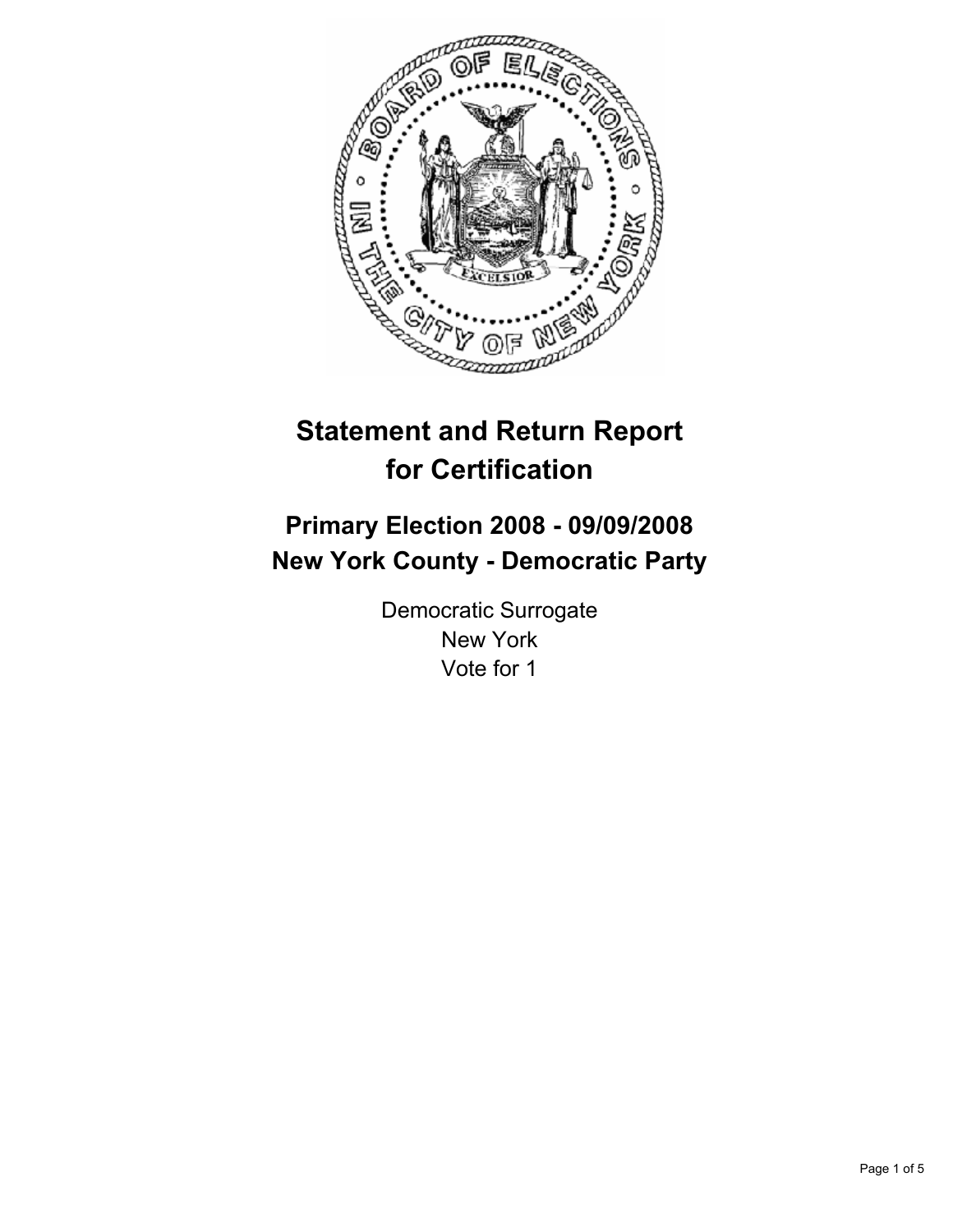

# **Assembly District 64**

| <b>Total Votes</b>       | 7,397 |
|--------------------------|-------|
| LIZA MINELLI (WRITE-IN)  |       |
| LIAND ROSARIO (WRITE-IN) |       |
| HARVEY MILK (WRITE-IN)   |       |
| <b>MILTON A TINGLING</b> | 1,475 |
| JOHN J REDDY JR.         | 2,310 |
| NORA S ANDERSON          | 3,609 |
| AFFIDAVIT                | 365   |
| ABSENTEE/MILITARY        | 141   |
| <b>EMERGENCY</b>         | 119   |

#### **Assembly District 65**

| <b>Total Votes</b>       | 2.950 |
|--------------------------|-------|
| <b>MILTON A TINGLING</b> | 354   |
| JOHN J REDDY JR.         | 1,072 |
| NORA S ANDERSON          | 1,524 |
| AFFIDAVIT                | 145   |
| ABSENTEE/MILITARY        | 126   |
| <b>EMERGENCY</b>         | 19    |

## **Assembly District 66**

| <b>EMERGENCY</b>         | 27    |
|--------------------------|-------|
| ABSENTEE/MILITARY        | 160   |
| AFFIDAVIT                | 214   |
| NORA S ANDERSON          | 3,013 |
| JOHN J REDDY JR.         | 914   |
| <b>MILTON A TINGLING</b> | 799   |
| <b>Total Votes</b>       | 4,726 |

#### **Assembly District 67**

| <b>MILTON A TINGLING</b> | 626   |
|--------------------------|-------|
| JOHN J REDDY JR.         | 1,394 |
| NORA S ANDERSON          | 3,175 |
| AFFIDAVIT                | 214   |
| ABSENTEE/MILITARY        | 135   |
| <b>EMERGENCY</b>         | 45    |

#### **Assembly District 68**

| <b>EMERGENCY</b>         | 26    |
|--------------------------|-------|
| ABSENTEE/MILITARY        | 148   |
| AFFIDAVIT                | 274   |
| NORA S ANDERSON          | 1,544 |
| JOHN J REDDY JR.         | 1,017 |
| <b>MILTON A TINGLING</b> | 1,513 |
| <b>Total Votes</b>       | 4,074 |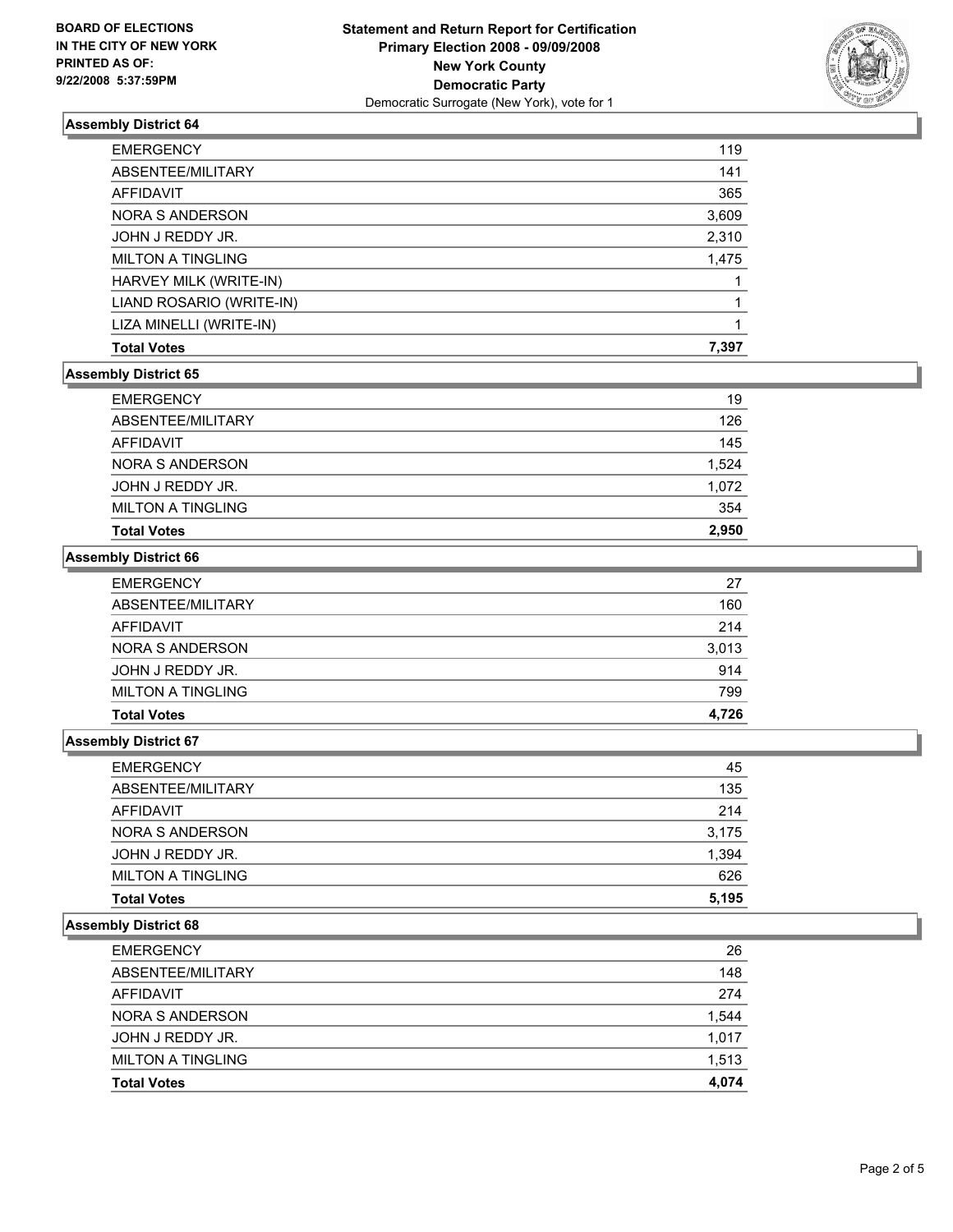

# **Assembly District 69**

| 11    |
|-------|
| 164   |
| 282   |
| 3,576 |
| 1,642 |
| 1,377 |
| 6,595 |
|       |

#### **Assembly District 70**

| <b>EMERGENCY</b>          | 29    |
|---------------------------|-------|
| ABSENTEE/MILITARY         | 174   |
| AFFIDAVIT                 | 272   |
| <b>NORA S ANDERSON</b>    | 1,487 |
| JOHN J REDDY JR.          | 903   |
| <b>MILTON A TINGLING</b>  | 2,810 |
| EILEEN V CASEY (WRITE-IN) |       |
| <b>Total Votes</b>        | 5,201 |

## **Assembly District 71**

| 52    |
|-------|
| 128   |
| 230   |
| 1,991 |
| 1,102 |
| 2,167 |
| 72    |
| 93    |
|       |
|       |
|       |
| 5,428 |
|       |

## **Assembly District 72**

| <b>EMERGENCY</b>         | 33    |
|--------------------------|-------|
| ABSENTEE/MILITARY        | 52    |
| AFFIDAVIT                | 271   |
| NORA S ANDERSON          | 1,709 |
| JOHN J REDDY JR.         | 1,480 |
| <b>MILTON A TINGLING</b> | 1,811 |
| JOHN REDDY JR (WRITE-IN) |       |
| MIGUEL MARX (WRITE-IN)   |       |
| <b>Total Votes</b>       | 5,002 |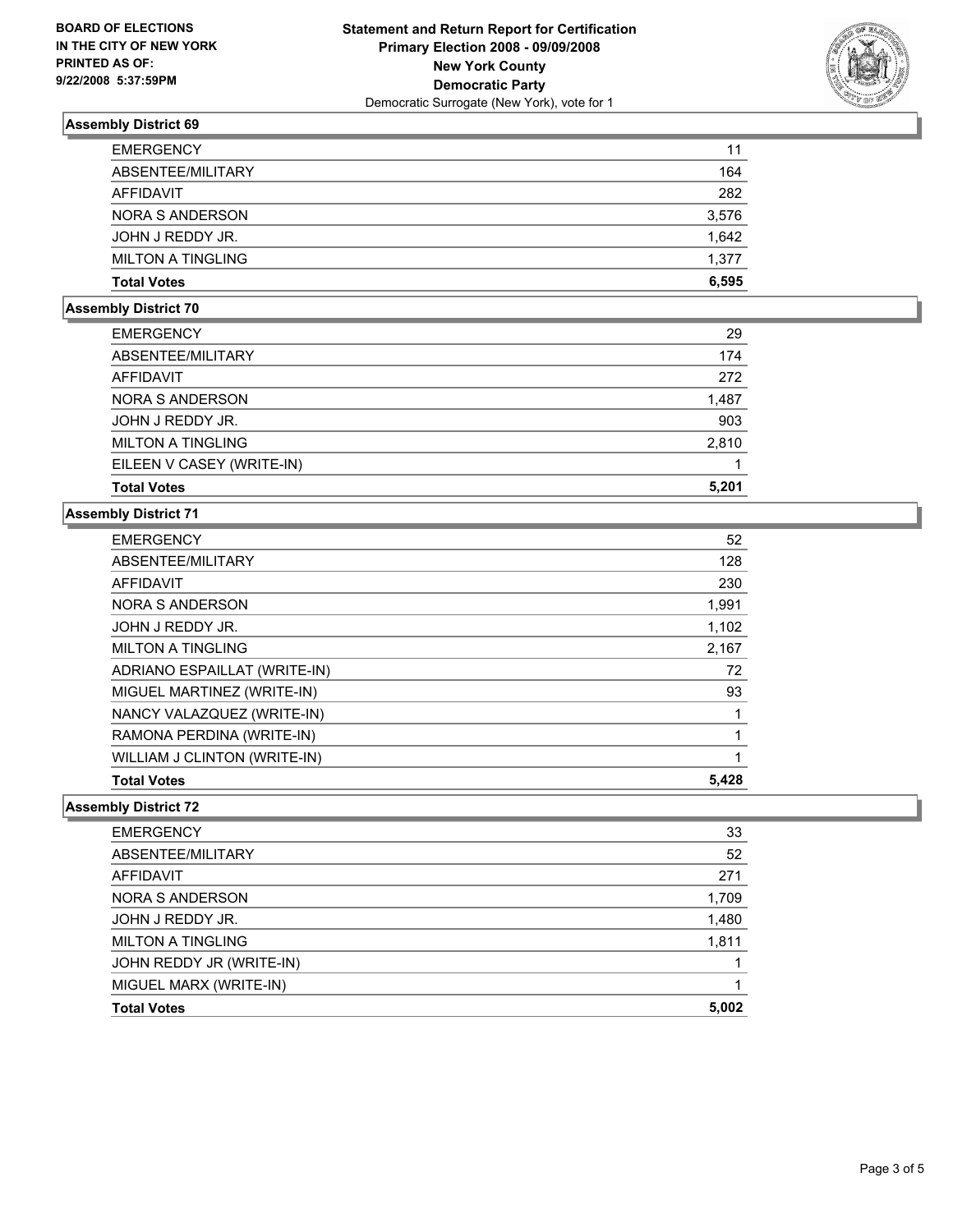

# **Assembly District 73**

| <b>EMERGENCY</b>         | 20    |
|--------------------------|-------|
| ABSENTEE/MILITARY        | 112   |
| AFFIDAVIT                | 144   |
| NORA S ANDERSON          | 1,657 |
| JOHN J REDDY JR.         | 1,028 |
| <b>MILTON A TINGLING</b> | 413   |
| <b>Total Votes</b>       | 3,098 |

## **Assembly District 74**

| 72    |
|-------|
| 121   |
| 266   |
| 3,237 |
| 1,430 |
| 760   |
|       |
|       |
| 2     |
| 5,431 |
|       |

# **Assembly District 75**

| <b>EMERGENCY</b>               | 52    |
|--------------------------------|-------|
| ABSENTEE/MILITARY              | 142   |
| AFFIDAVIT                      | 194   |
| NORA S ANDERSON                | 2,116 |
| JOHN J REDDY JR.               | 1,013 |
| <b>MILTON A TINGLING</b>       | 653   |
| IRVING SHARUGRUDSKY (WRITE-IN) |       |
| WILLIAM J CLINTON (WRITE-IN)   |       |
| <b>Total Votes</b>             | 3,784 |